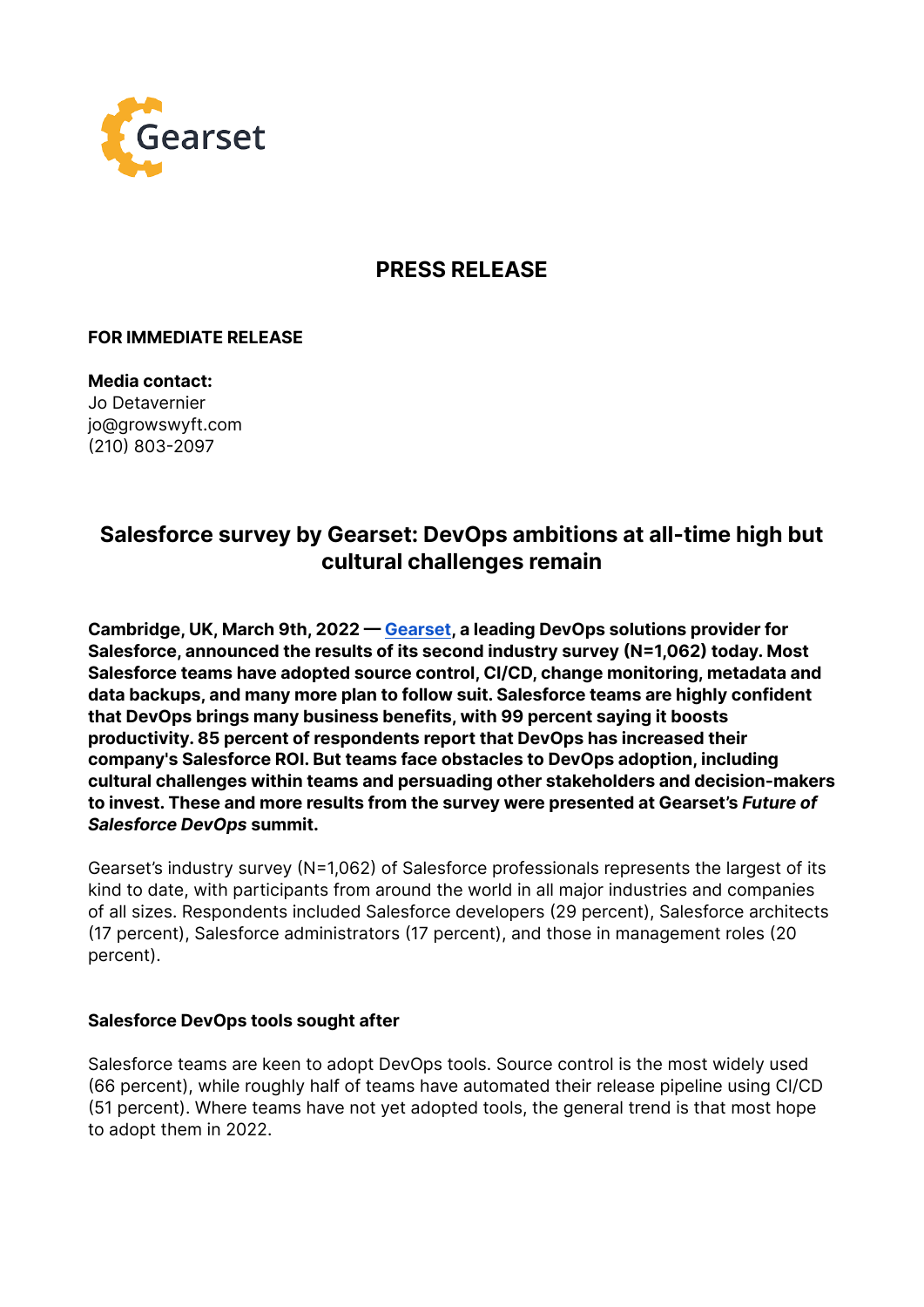## DevOps tools in use (N:944)

|                              | <b>Currently Use</b> | <b>Plan to Adopt in</b><br>2022 | <b>No Plan to Adopt</b> |
|------------------------------|----------------------|---------------------------------|-------------------------|
| Source control               | 66%                  | 23%                             | 11%                     |
| CI/CD                        | 51%                  | 31%                             | 18%                     |
| Automated unit<br>testing    | 43%                  | 33%                             | 23%                     |
| Static code<br>analysis      | 45%                  | 29%                             | 26%                     |
| UI testing                   | 48%                  | 27%                             | 25%                     |
| Change<br>monitoring         | 55%                  | 27%                             | 18%                     |
| Sandbox seeding<br>with data | 42%                  | 33%                             | 25%                     |
| Metadata backup              | 61%                  | 25%                             | 14%                     |
| Data backup                  | 59%                  | 25%                             | 16%                     |
| Unlocked<br>packages         | 31%                  | 26%                             | 43%                     |

Created with Datawrapper

## [Table 1: DevOps tools in use](https://www.datawrapper.de/_/4ZWtH/)

## **DevOps benefits appreciated by Salesforce teams**

The new survey probed the benefits of applying Salesforce DevOps. The vast majority of respondents expect DevOps to deliver a series of valuable benefits. Improved release quality is the most valued benefit, followed by increased productivity and improved release quality.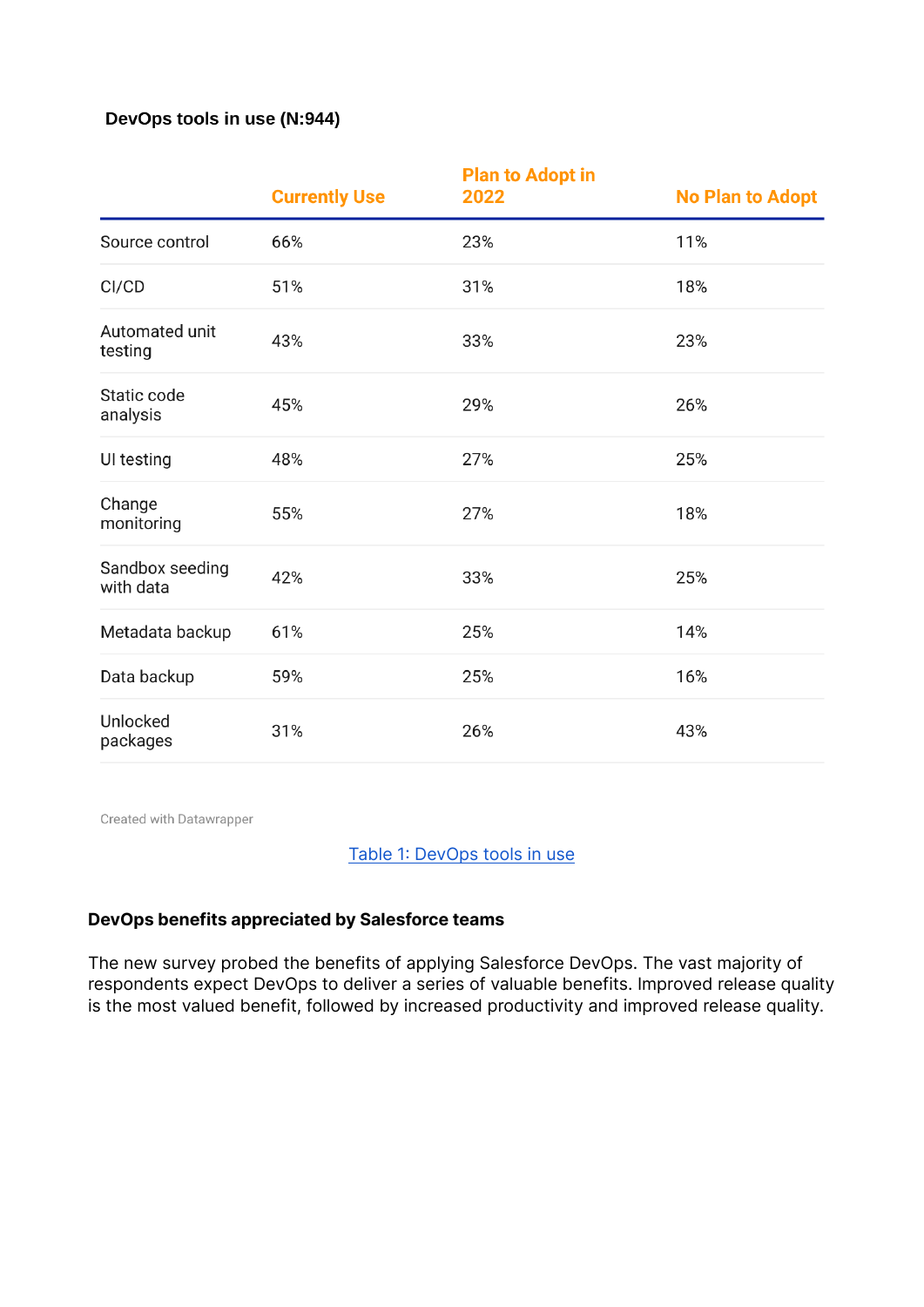## Perceived benefits of DevOps (N:887)

|                                | <b>Percentage Say</b><br><b>Important</b> | <b>Already</b><br><b>Achieved</b> | <b>Expect to</b><br><b>Achieve</b> |
|--------------------------------|-------------------------------------------|-----------------------------------|------------------------------------|
| Benefit                        | 99%                                       | 45%                               | 54%                                |
| Increased<br>productivity      | 97%                                       | 43%                               | 54%                                |
| Improved release<br>quality    | 97%                                       | 48%                               | 49%                                |
| <b>Better</b><br>collaboration | 96%                                       | 44%                               | 52%                                |
| More value to<br>customers     | 93%                                       | 36%                               | 57%                                |
| <b>Enhanced security</b>       | 91%                                       | 39%                               | 52%                                |
| <b>Reduced lead</b><br>times   | 90%                                       | 47%                               | 43%                                |
| More frequent<br>releases      | 88%                                       | 33%                               | 55%                                |

Created with Datawrapper

[Table 2: Perceived benefits of DevOps](https://www.datawrapper.de/_/Azfa0/)

## **Cultural challenges inhibit DevOps**

This year's survey highlights key obstacles that teams encountered. When compared to the previous year, 63 percent of Salesforce teams report that their DevOps process improved during 2021 and 24 percent report no significant change.

Among the 13 percent struggling with a process that has become more difficult to manage, the main culprits identified were: a lack of experience in the team (53 percent) and difficulties collaborating (53 percent).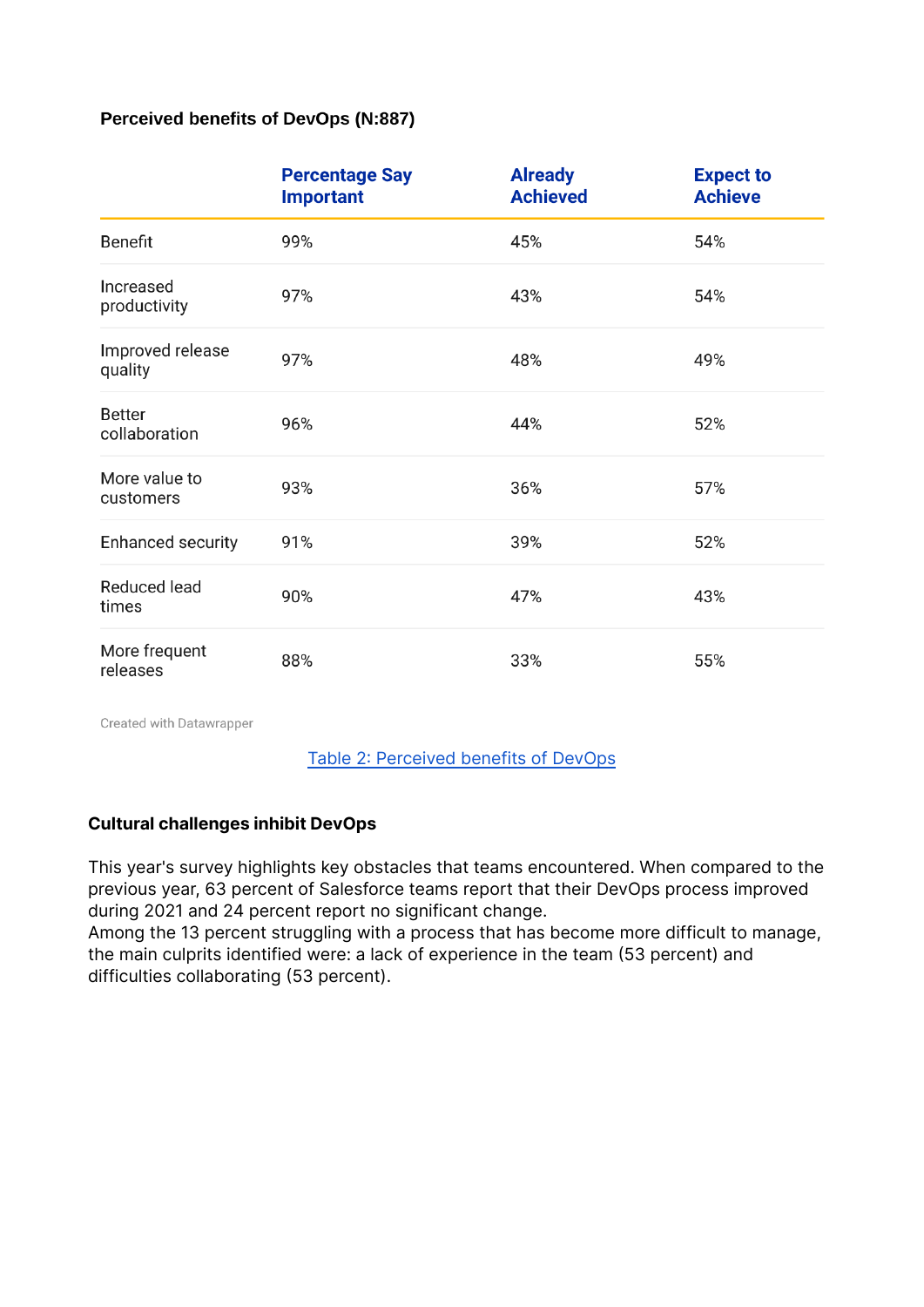## Causes of more difficult DevOps process management in 2021 (N:119)

| <b>Cause</b>                      | <b>Percentage</b> |
|-----------------------------------|-------------------|
| Team lacking experience           | 53%               |
| Collaboration is difficult        | 53%               |
| Struggling with new tools         | 40%               |
| No buy-in from the team           | 15%               |
| No buy-in from decision-makers    | 20%               |
| Process changes failed to deliver | 31%               |
| Other                             | 15%               |

Created with Datawrapper

#### [Table 3: Causes of more difficult DevOps process management in 2021](https://www.datawrapper.de/_/5odzE/)

The teams who are struggling with increasingly difficult processes aren't the only ones who need better collaboration. Teams highly value collaboration, but only 49 percent say they have achieved it, and 54 percent admit to working outside the defined release process some or most of the time.

This cultural challenge seems to be a factor that inhibits further DevOps adoption and performance improvements for teams. There has been a modest improvement in the number of Salesforce teams releasing more frequently: 10 percent release at least once a day compared to 8 percent last year. As DevOps becomes the norm for Salesforce development, a cultural shift must accompany the rise of new tools and processes if more teams are to achieve continuous delivery.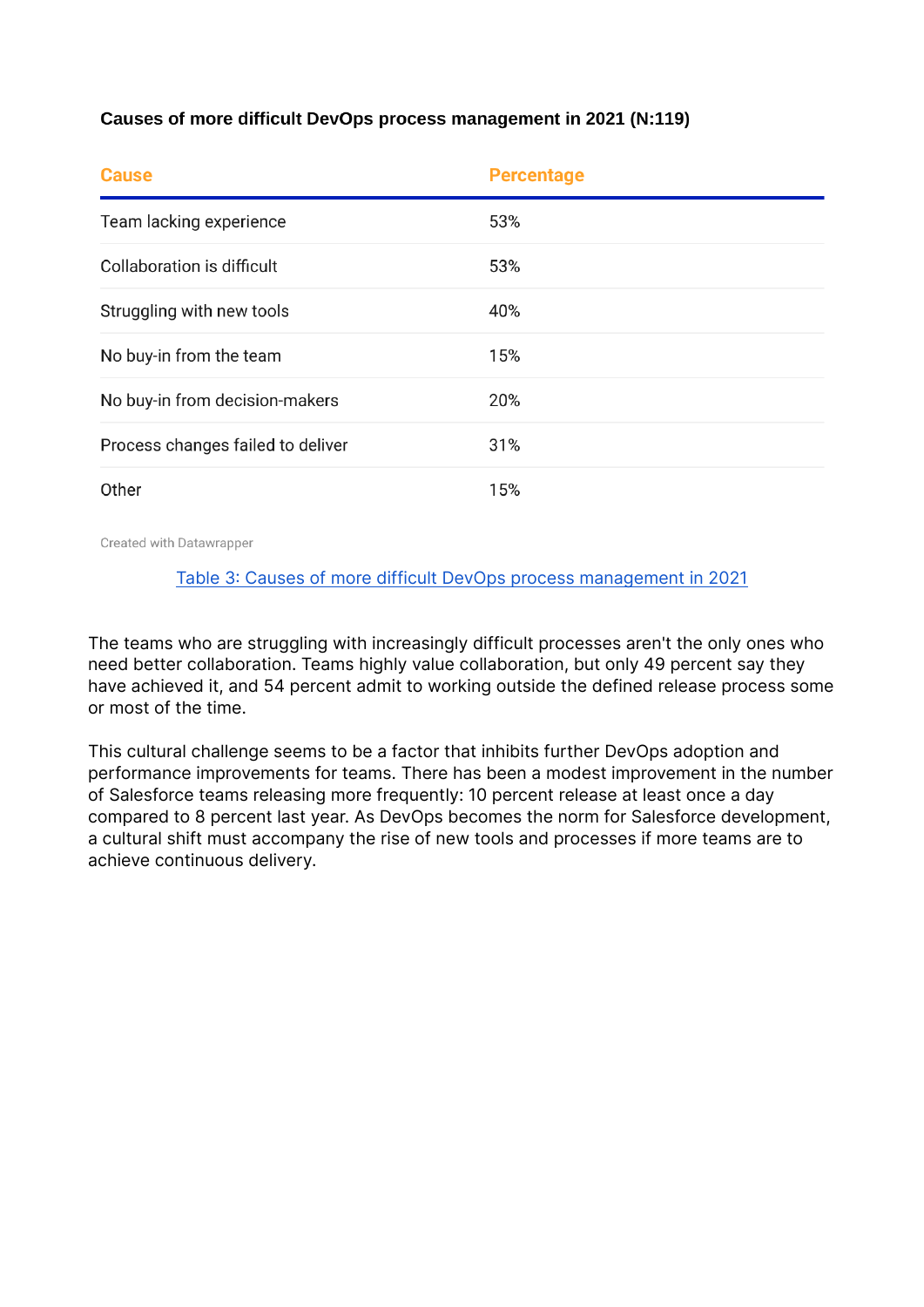## How often Salesforce teams release to production (N:786)

| <b>Release frequency</b> | <b>Percentage</b> |  |
|--------------------------|-------------------|--|
| Multiple times a day     | 6%                |  |
| Daily                    | 4%                |  |
| Multiple times a week    | 18%               |  |
| Weekly                   | 14%               |  |
| Multiple times a month   | 29%               |  |
| Monthly                  | 16%               |  |

Created with Datawrapper

#### [Table 4: How often Salesforce teams release to production](https://www.datawrapper.de/_/1rZ1Z/)

#### **Business challenges and plans**

When asked what the most significant challenge the Salesforce team will face in 2022, most respondents dread the increased demand on the team (45 percent), followed by difficulties hiring (19 percent), and remote work (13 percent).

## Biggest challenges teams will face in 2022 (N:772)

| <b>Challenge</b>         | <b>Percentage</b> |  |
|--------------------------|-------------------|--|
| Increased demand on team | 45%               |  |
| Difficulty hiring        | 19%               |  |
| Remote work              | 13%               |  |
| Lack of business growth  | 4%                |  |
| Security/compliance      | 9%                |  |
| Other                    | 2%                |  |

Created with Datawrapper

[Table 5: Biggest challenges teams will face in 2022](https://www.datawrapper.de/_/adL7Q/)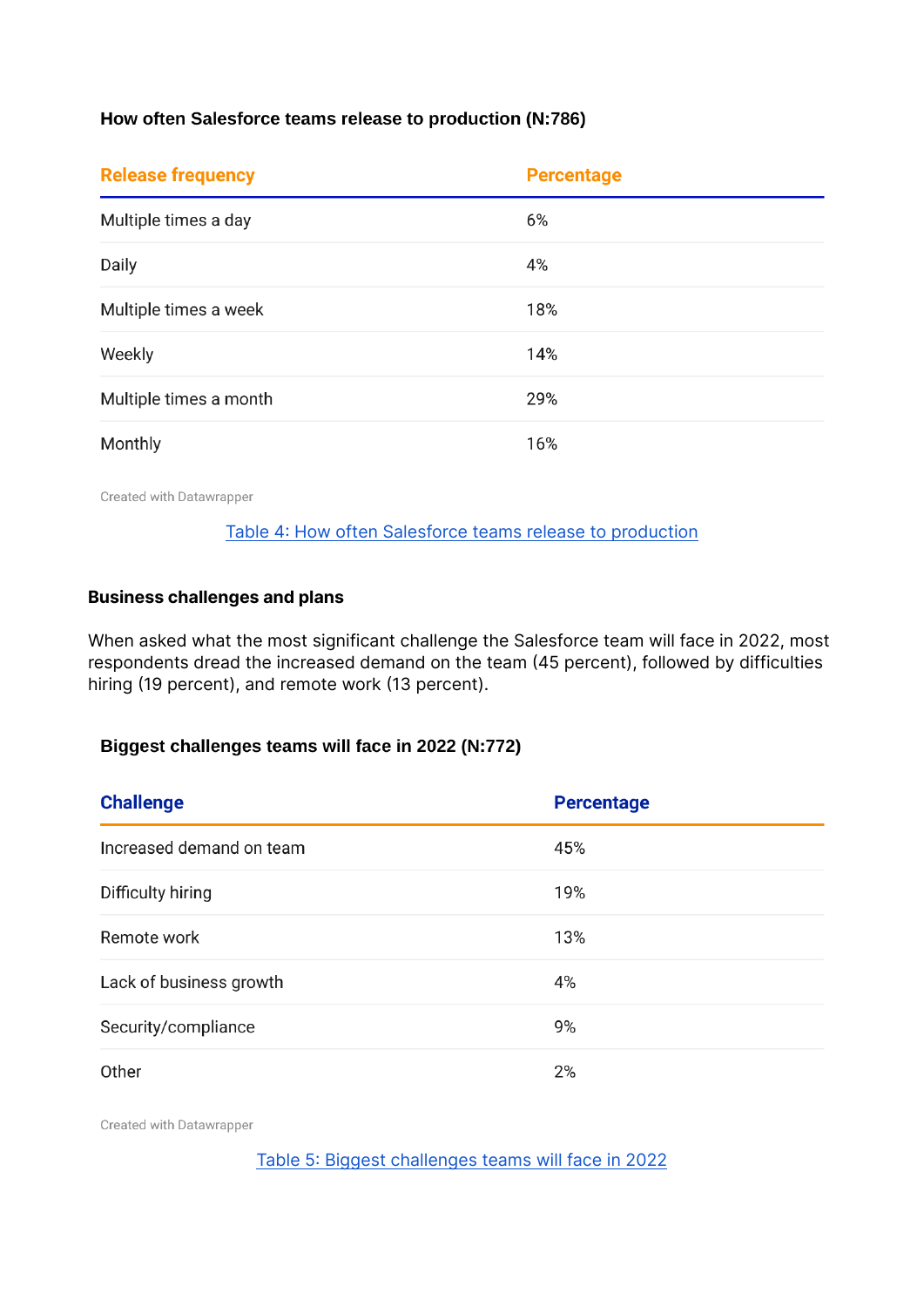When teams are asked how they plan to meet these challenges, we hear a familiar theme: 61 percent report that they will mostly rely on training and upskilling, 59 percent plan to focus on improved processes, and 38 percent will double down on improving collaboration.

## How 2022 challenges will be tackled (N:772)

| <b>Solution</b>        | <b>Percentage</b> |
|------------------------|-------------------|
| Training / Upskilling  | 61%               |
| Improved processes     | 59%               |
| Improved collaboration | 38%               |
| Increase team size     | 34%               |
| New tools              | 31%               |
| Outside expertise      | 20%               |

Created with Datawrapper

#### [Table 6: How challenges will be tackled in 2022](https://www.datawrapper.de/_/rbCKF/)

Salesforce teams recognize that DevOps delivers many of these solutions, but they lack support from the rest of the business in maturing their DevOps processes. Respondents identified these as the main obstacles to DevOps adoption. 33 percent say that DevOps is not a business priority or they've struggled to persuade decision-makers to invest.

Developers need to be equipped to make the business case for DevOps, beginning with ROI calculations. While 85 percent of teams are confident that DevOps has increased their Salesforce ROI and many save a significant amount of money each month, 46 percent of respondents can't put a figure on their ROI.

## **"After tools, now focus on people."**

At this year's *The Future of Salesforce DevOps*, one of Gearset's regular summits for which more than 1,000 people registered, Kevin Boyle (Gearset CEO) commented on the survey findings.

"In the last few years, Salesforce teams have started to adopt DevOps at a fast clip. It's fantastic to see that they're getting the right tools in place and working towards better processes. Now teams are facing the same cultural challenges familiar in the world of DevOps. Leaders must recognize the value of DevOps to their businesses and support their Salesforce teams as they mature into their processes, collaborating more efficiently and making the very best use of the tools at their disposal."